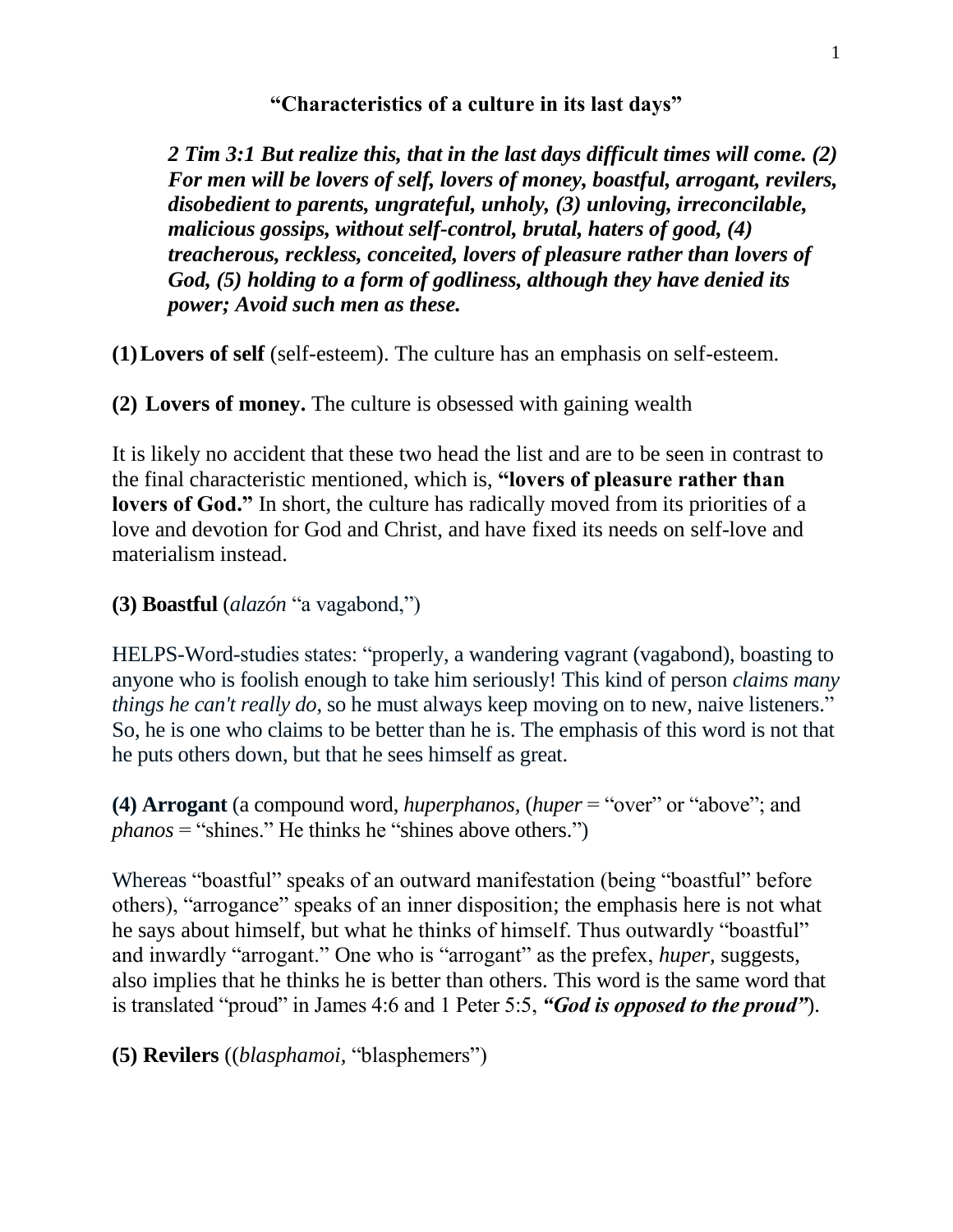The Greek word (*blasphamoi,* "blasphemers"), concerns one of "abusive speech" or "depreciating speech" against others. In general, we find it used in three different contexts:

- When used of God, the person wants to describe God as less or different than the way God really is. He may either attempt to bring God down to his perspective rather than accepting what God says of Himself, or he may ridicule God in mockery because he sees God as nothing.
- When he speaks of people, it refers to belittling people in order to stain their reputation. In Greek culture, this word was most often applied to family relationships, where abusive language was used against a father or mother.
- Thirdly, it is also used of ridiculing those who attempted to resist disorderly conduct. Thus, the person speaks down of those who desire "law and order," because this person does not want "law and order" or orderly conduct.

**(6) Disobedient to parents** (*apeithés,* lit., "unwilling to be persuaded"; thus, he is "disobedient")

The Scriptures strongly defend the authority of the parents over their children and for children to show great respect to their parents. The fifth commandment, **"honor thy father and thy mother,"** emphasizes the *respect* that children should have for their parents, but here Paul uses a word that indicates an unwillingness to be persuaded by their parents, thus referring to an unwillingness to accept instruction and obey them in doing what is right. One of the signs of a degenerate culture, is that youth are no longer influenced by their parents. They reject their standards and instructions, and will instead, do as they wish to do or do what others outside the home wish for them to do. Such conduct is not merely about rejecting their parent's instruction, but it is as much about rejecting the moral standards of their parent's generation. They are no longer persuaded by their parents because they are no longer persuaded that their parents are right. A degenerate culture is one which is marked by parents having less control over the moral foundation of their sons and daughters. No longer persuaded to live in a right way.

**(7) Ungrateful (***acharistos, a* = "without"; *charistos,* from *charizomai,* = "to show favor", "to give freely")

This word applies two ways. It speaks of a person who does not show grace or favor to other people, in other words, he is not generous at all with his deeds; and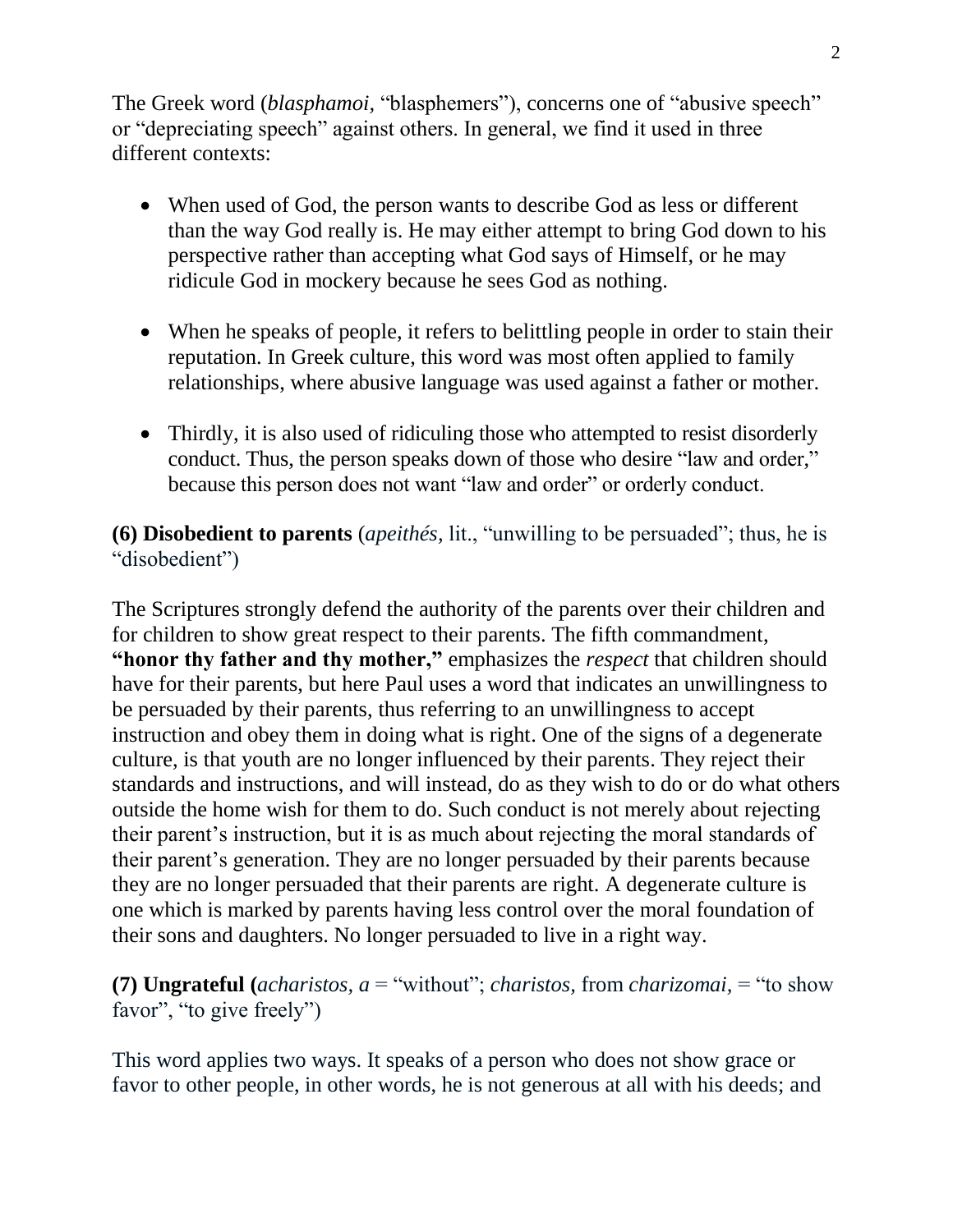secondly, the expression came to be applied to a person who has been shown favor, but is ungrateful for the favor shown to him. Thus, he has an unappreciative attitude towards favors shown. Of course, this may be expressed towards his parents, not appreciating what they have done for him, or towards others in general. Instead of recognizing other people's kindness, he expects things to be given to him.

## **(8) Unholy** (*anosios,* "without piety"; thus, without devotion to God)

These are people who have no regard for the true things of God. They are "irreligious," "not devoted to religious practices," "neglecting sacred obligations" (Kittles, V. 5, 489-592). They scoff at Christianity and regard Christian values with disdain. This marks a culture who therefore holds Christianity with contempt.

## **(9) Unloving** *(astergo;*  $a =$  *"without", <i>stergo* = "natural familial affection")

This is from the Greek word, *astergo,* (*a* = "without"; and *stergo* = "natural familial affection." The word pertained to the natural bond of parents for their children, and for the children's bond to the parents. Titus 2:2-3 instructs that older women are to *"encourage the young women to love their husbands and to love their children* [*philoteknous*, "to have a fond affection for their children"]**."** 

The current breakdown in the family and the practice of abortion reflect such a state of *astergo,* without parental affection. A father not taking the responsibility of providing for his family, or a couple that doesn't want kids, or regret they have kids—such attitudes reflects a pagan attitude.

In the context of charity of food and clothing, Paul writes:

## *1 Tim 5:8 But if anyone does not provide for his own, and especially for those of his household, he has denied the faith and is worse than an unbeliever.*

In 1 Tim 5, Paul had just spoken of the need for children to make provisions for their widowed mothers. It is their responsibility to do so. But then Paul speaks in a more general way in verse 8, laying out the principle that a man is responsible to care for the members of his household. Indeed, the father especially has this obligation.

**(10) Irreconcilable** *(aspondos,*  $a =$  *"without" sondos = "a libation sacrifice" that* was offered when making a treaty"; KJV, *"trucebreakers"*)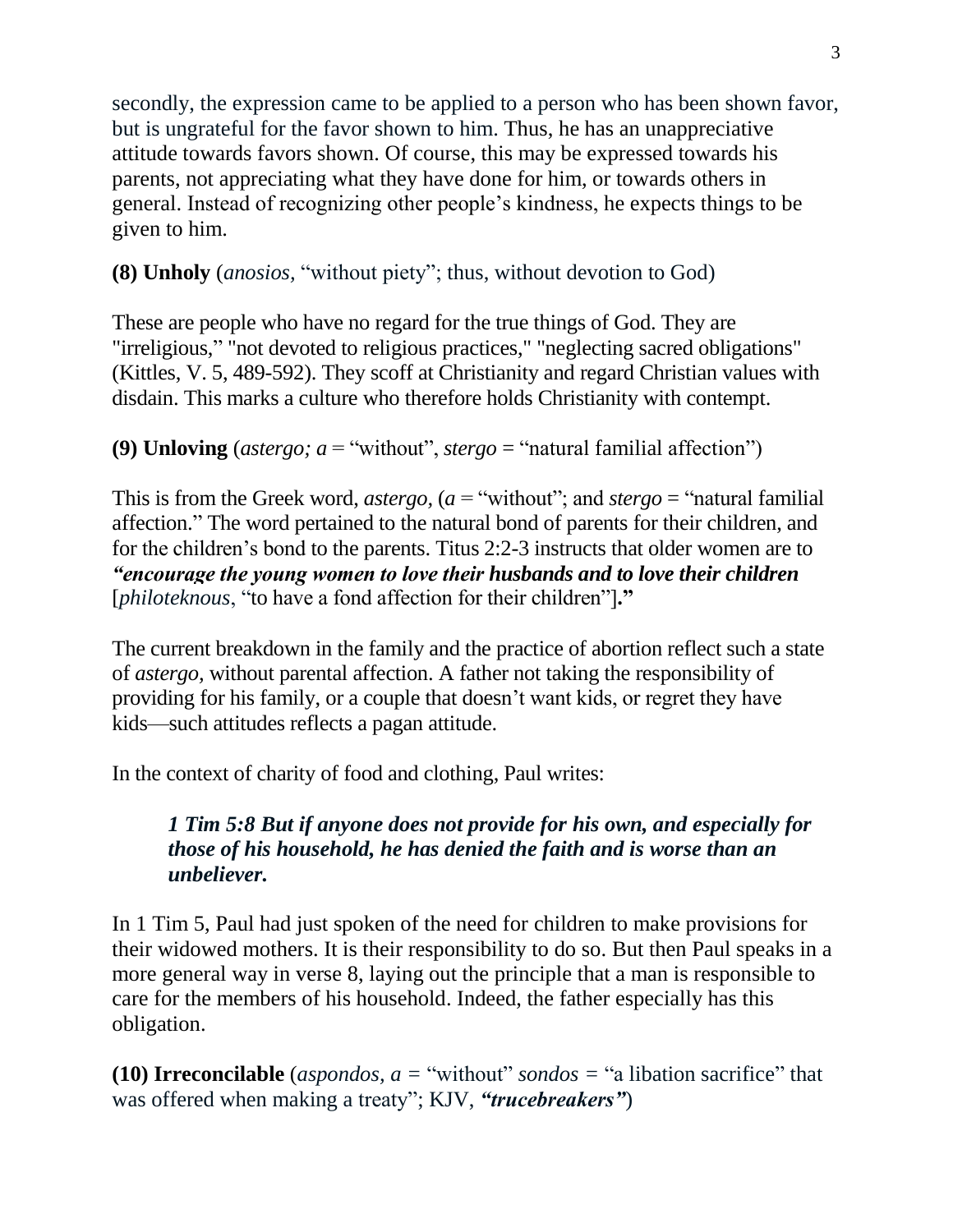Thus, *aspondos* indicates one who does not bind himself to a covenant or an agreement, or that he fails to keep one that he has actually made. So, this behavior shows itself by people who do not keep contracts that they have agreed to, or not wanting to make a contracts or agreements that would accord peace. Barnes writes of this word: "In either case, this marks a very corrupt condition of society. Nothing would be more indicative of the lowest state of degradation, than that in which all compacts and agreements were utterly disregarded."

Therefore, contracts are broken, Marriage agreements tossed aside, oaths that were made are no longer kept. We see this with politicians, for example, who take the oath of office to uphold the Constitution, but who clearly have no intention of keeping it. In fact, the Democratic Party recently decided to take out of the oath, "so help me God." No longer is God used in their oath. Why? Because #1, they don't care about God, and #2, they don't intend on keeping the oath anyway.

Or we see this in the marriage contract. Either couples no longer want to take an oath to marry, or if they do, they often disregard it. We can add to these, broken business transactions of many sorts, which, in these days backlog our courts.

## **(11) Malicious gossips** (*diabolos;* adj. "slanderous")

"One who is slanderous." This refers to persons who slander others for the purpose of destroying their reputation. Thus, the aim of a slanderer is to destroy the person. Such slander is most often based on a lie or based on the misrepresentation of a fact by the slanderer's false interpretation of an event or situation, in which the slanderer gives a false impression of the person's motives or character.

In rare instances, a *diabolos* (an accusation) may be true, but it is sinful if the approach taken is one that desires condemnation rather than seeking a work of grace. At any rate, the purpose of the accuser is to slander and destroy the person.

Now this is not the same thing as when someone speaks about third party to someone else because of a sin that a third party has committed. In such cases, often the aim is not to destroy the reputation of the one spoken of, but to see something corrected. So that is not the same as *diabolos,* a "malicious gossip." Nonetheless, it is sin for not having confronted that person privately first, before bringing the matter to another person. Yet in distinction from this, a slanderer's purpose goes beyond this, for his motive is to stir up trouble for the one he wishes to destroy. The idea of stirring up trouble for the one being accused is also the motive behind the slanderer. I have not seen a person more slandered against than President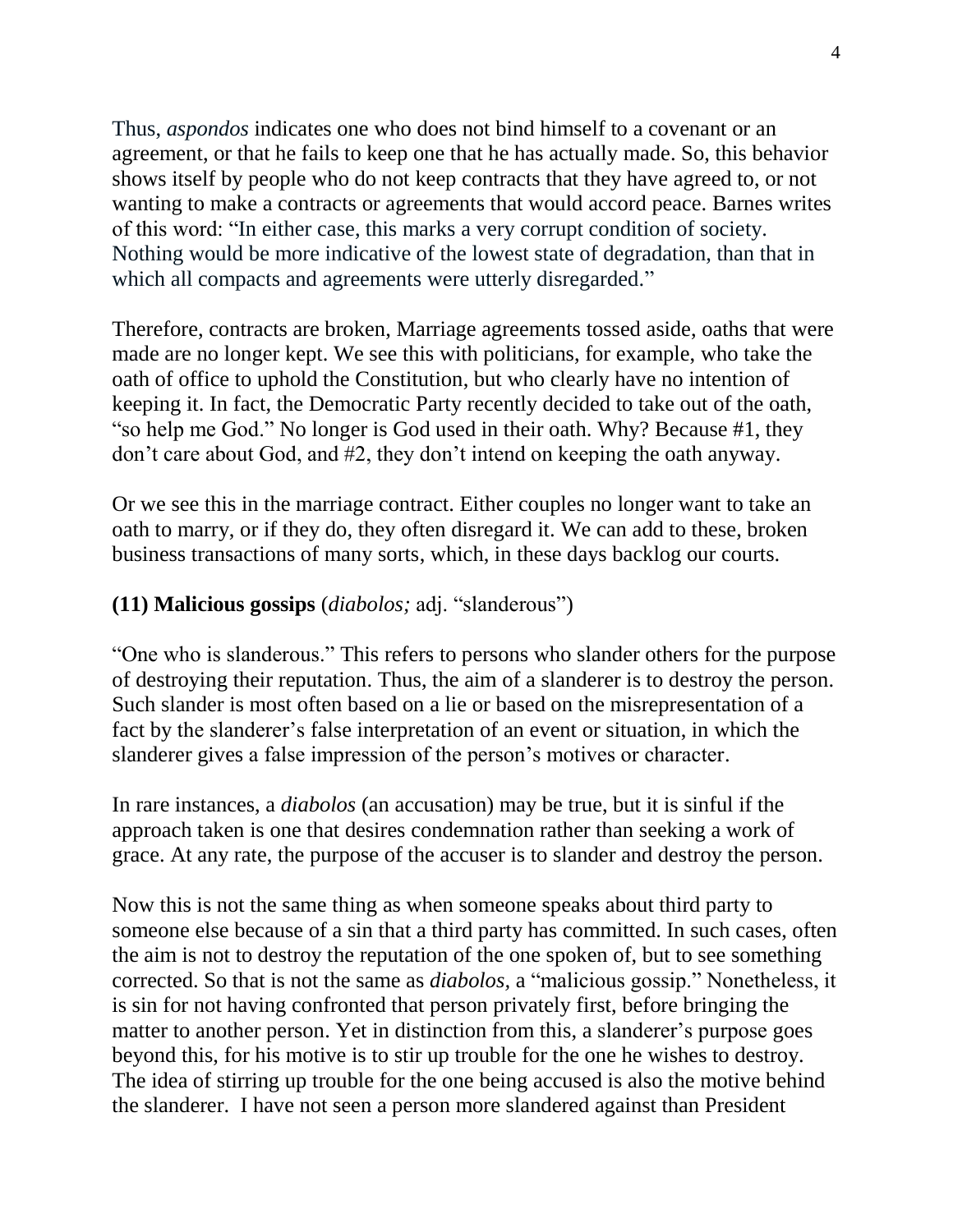Trump has been since he took office. So I don't listen to CNN or MSNBC or many of these propagandist news outlets, because they are consumed by malicious gossip.

**(12) Without self-control** (*akratés; a* = "without"; *kratés* = "power"; antonym, *egkratés;* "in power" or "self-restraint," or "self-control")

Simply put, a person who has no power to restrain himself from following his passions in an unrestrained manner. Thus, the person is "self-indulgent"; "unrestrained," "uninhibited," "devoid of controlling his own drives and impulses."

**(13) Brutal (***anémeros,* "untamed"; therefore, "savage")

This word may be rendered, "untamed"; acting like vicious animals. It is taking the lack of self-control to an aggressive level. The opposite are persons who are peaceable and non-violent.

**(14) Haters of good** (*aphilágathos* "without love of good")

They despise virtue! Hostile to the things of God.

**(15) Treacherous** (*prodotés,* "traitor"; "betrayer")

This word actually means, "traitor" or "betrayer," such as Judas in Luke 6:16 and of the Jews in Acts 7:52. This action can be committed against a friend or a country.

**(16) Reckless** (*propetes*; "to fall forward or headlong")

Thus also "reckless" and "headstrong" as one who falls headfirst. The idea here is that the people who go recklessly forward, "headstrong and determined," even though the way they are headed is destructive.

**(17) Conceited** (*tuphóō* from *tuphos* = "cloud" KJV, "puffed up")

Only used three times in NT, it speaks of one whose "pride clouds his thinking."

**(18) Lovers of pleasure rather than lovers of God** (*philédonos; philia* = "love" *hedone* = "pleasure"